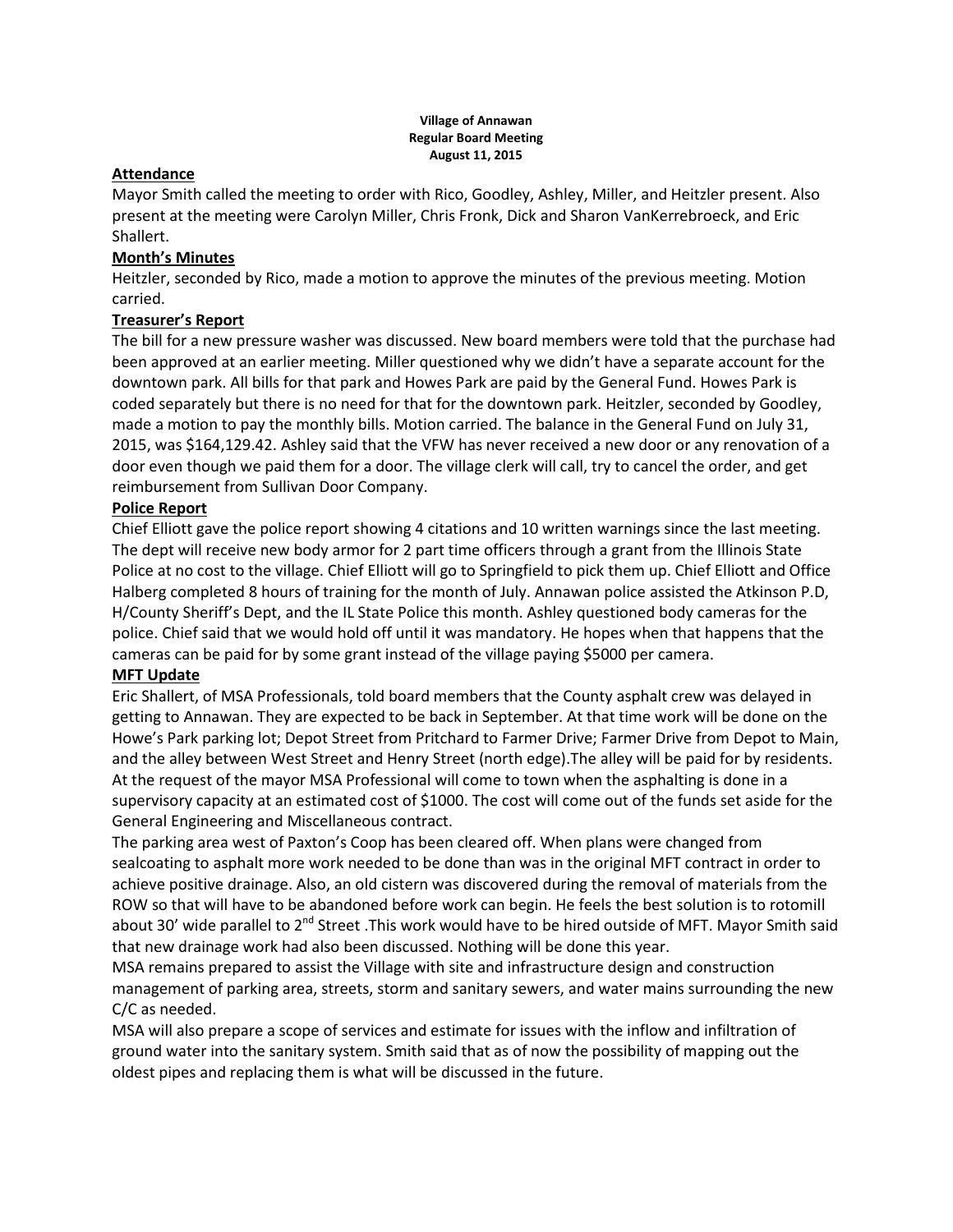#### **Village of Annawan Regular Board Meeting August 11, 2015 (cont.)**

Handicapped parking places at the new Community Center were discussed. Suggestions were varied. MSA Professionals will estimate the cost of 2 handicapped parking spaces on the North Side of the C/C. A parking lot will be built there eventually. Also included in the estimate should be a way to access the handicapped spaces from North State Street. Schallert thought that the MFT money not being used for new parking on Second Street would match the amount for the spaces.

Lastly, the bridge in Howes Park may have to be raised due to drainage issues caused by asphalting instead of sealcoating. Schallert said that he could use a construction laser to be sure. He would stop at the parking lot before leaving town. Schallert will also check the code to see if the bridges in Howes Park should have railings.

Heitzler suggested that any dirt from the community center or ball diamonds be used to backfill the edges of the sidewalk from Howes Park to the Library when village employees have the time to do so.

## **Budget for 2015-2016**

The budget is being worked on. Every committee has submitted numbers for the first three months and things look pretty good. Nothing is set in stone. A cause for concern is the monthly garbage tipping fee. We continue to use Kewanee because the Atkinson Landfill is closed. The fees doubled once we started using Kewanee. Heitzler suggested that the board decide how often committee chairmen present their part of expenses/receipts at a later meeting. Smith suggested that once a year the committees speak with village employees to find out about large future expenses that should be planned for.

## **TIF Request from Fire Department**

The final request was received for roofing the fire dept building. They will receive their request of up to \$75,000 in 2016.

## **Future TIF Requests**

It was suggested by Smith and approved by the board that the next TIF grants would be decided on at the February 2016 meeting. Applications may be turned in at any time and a presentation made to the board at any meeting, but the actual grants would not be decided on until that February meeting. The procedure would be repeated at the August 2016 meeting for any applications turned in for that six months. That way the board would know exactly how much TIF money is available for that time period. Miller, seconded by Heitzler, made a motion to accept TIF applications throughout the year, but to make decisions concerning those applications twice a year –February and August. Motion carried.

## **Tif Grant for NavyGold**

It is hoped that the Tif Grant and the tax rebate to NavyGold can be combined and then divided into two payments of \$50,000. Smith will talk to the applicants.

## **Plans for Old Community Center**

Kathleen Orr, TIF attorney, told Smith that TIF money may be used for demolition of the old C/C. Smith is waiting for two bids. Heitzler questioned which was best…to leave it as is or to demolish it without intent for what to do with the space afterwards and a definite change to the look downtown. Safety issues, insurance costs, utilities, etc. point to demolition. The bid request for demolition included grading the space afterwards. Any plans for cement work, building a gazebo, etc. would require funds that the village doesn't have at this time. Goodley, seconded by Heitzler, made a motion for Smith to be able to make a decision about demolition of the old C/C down to green after receipt of another bid using TIF money. Motion carried. Discussion of what to do with the contents was also held. No action was taken.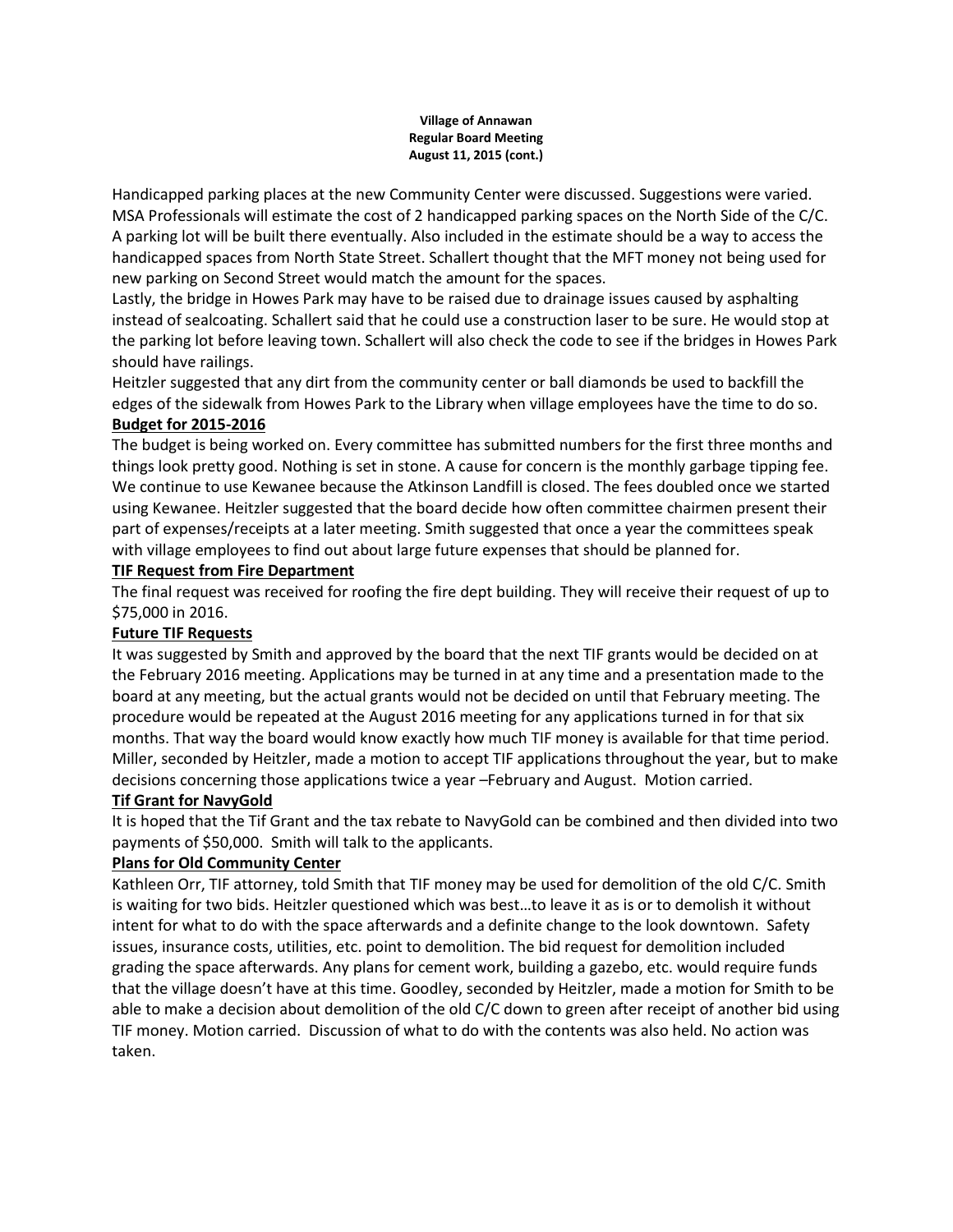#### **Village of Annawan Regular Board Meeting August 11, 2015 (cont.)**

## **Community Center Loan #2**

BankOrion had agreed to loan the village up to \$400,500 toward expenses for the community center and Howes Park renovations at a rate of 2.75%. The village has borrowed \$200,000 previously and needs to borrow more. Current bills for the C/C total approximately \$60,000 and the C/C account owes the General Account \$193,050.17. BankOrion has to reevaluate the need for the loan because it isn't to be used for the original intent due to the Oslad Grant being rescinded. Heitzler, seconded by Rico, made a motion to borrow up to \$250,000 to go to the Community Center account. Motion carried. The interest rate will continue at 2.75%. Residents are reminded that we are still taking donations. It was agreed that the "thermometer" signs need to be updated.

## **Sale of Village Property**

A water sprinkler was purchased from Alton Irrigation for use of watering the grass on the fourth baseball diamond. Village employees have no use for that equipment. Heitzler said that the original intent was to sell it. Alton Irrigation will be contacted and an ad will be published after information is given to the village clerk in order to do so, hopefully in time for the September meeting.

## **Howes Street**

Prior to the meeting Smith had asked board members to drive down Howes Street to see the horrible condition that it's in. Truck traffic from CHS Annawan uses that street to get to the gas station. The building housing Crown Home Entertainment, Brandner Mapping and Sales, etc. is for sale. There is a lot of interest in that sale and the sale of two lots owned by the village. Something needs to be done about Howes Street as it dead ends into that area. Three options were mentioned: Fill the potholes, work with Annawan Township Road Commissioner to redo the street like a country road at a cost of \$7500, with no charge for labor because the Village pays taxes to the township, or use MFT money and asphalt it. Eric Shallert had several suggestions also. He will call Henry County for a quick-fix to see if they have any millings that could be used for the potholes. The material would be free. The township would have to blade it, Betcher's would have to roll it. Rico said that millings would also be available when the road from Geneseo to the Bureau County line is revamped. This will be discussed again at the September meeting.

# **TIF Attorney**

Kathleen Orr plans to come to a special meeting to talk with board members about which projects can and cannot be paid for with TIF money. She is going through the bills from the past year to see if anything could have been paid with TIF money, but wasn't. Board members can ask about future projects to see if they qualify.

## **Community Center Committee**

Smith would like to get the original committee of residents together to think about any new ideas for fundraising, suggesting décor or colors if anything comes up, equipment needed, follow up with donors who have promised yearly donations, etc. A meeting will be called for in the near future. After coming up with suggestions the committee would contact Lauren Dynes, who would bring the ideas before the board. Ashley asked about putting a fence around the air conditioner and power box. That will be addressed after a decision is made about a back-up generator.

## **Resident Concern**

The Cub Scout leader was concerned about having meetings at the new community center with the policy of no glitter. She wanted to have meetings at the old C/C. That won't be possible. The rule will not be changed.